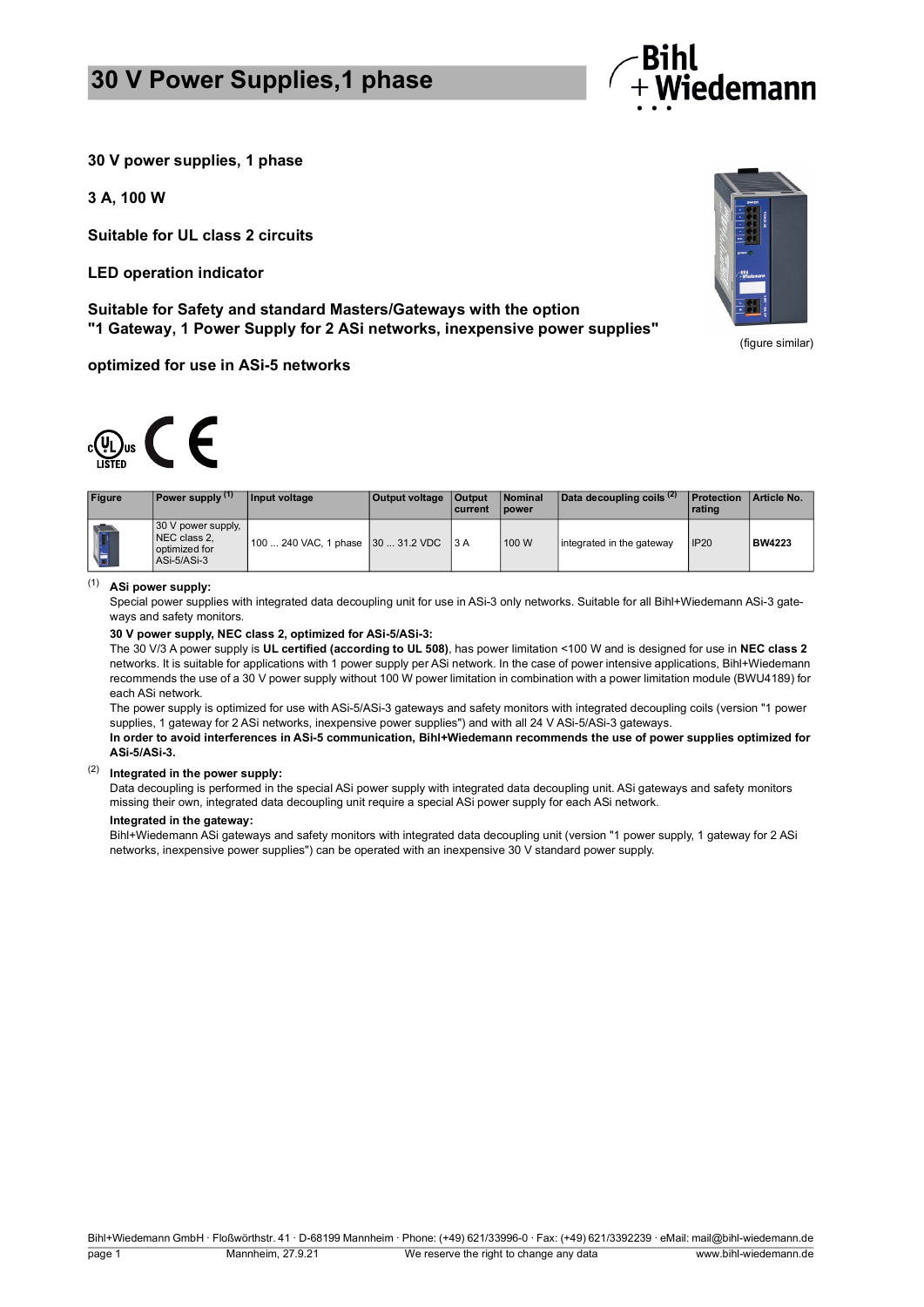# **30 V Power Supplies,1 phase**



| <b>Article No.</b>                                     | <b>BW4223</b>                                                         |  |
|--------------------------------------------------------|-----------------------------------------------------------------------|--|
| Input                                                  |                                                                       |  |
| Nominal voltage                                        | 100  240 $V_{AC}$                                                     |  |
| Voltage range                                          | 85  264 V <sub>AC</sub>                                               |  |
| Voltage derating                                       | $-2.5\%N_{AC}$ < 95 V <sub>AC</sub>                                   |  |
| Frequency range                                        | 47  63 Hz                                                             |  |
| Nominal current (nominal load) 1.81 A at 100 VAC;      |                                                                       |  |
|                                                        | 0.91 A at 230 VAC                                                     |  |
| Inrush current limitation                              | < 20 A, NTC                                                           |  |
| Turn-on time                                           | 0.10 s at 100 $V_{AC}$ ,                                              |  |
|                                                        | 0.32 s at 230 VAC                                                     |  |
| Mains buffer time                                      | 13 ms at 100 V <sub>AC</sub> ;                                        |  |
|                                                        | 100 ms at 230 V <sub>AC</sub>                                         |  |
| Recommended power circuit<br>breaker (characteristics) | 6 A, 10 A, 16 A (B, C)                                                |  |
| Surge voltage protection<br>(varistor)                 | yes                                                                   |  |
| Output                                                 |                                                                       |  |
| Nominal voltage                                        | 31 V <sub>DC</sub>                                                    |  |
| Voltage range                                          | $3031.2 V_{DC}$                                                       |  |
| Direct current                                         | 3 A                                                                   |  |
| Nominal power                                          | < 100 W                                                               |  |
| Current limitation (typical)                           | 3.3 A.                                                                |  |
|                                                        | short-circuit and open-circuit proof                                  |  |
| Parallel operation                                     | no                                                                    |  |
| Serial operation                                       | yes (no class II)                                                     |  |
| Power losses<br>(stand-by/nominal load)                | 2.3 W/14 W                                                            |  |
| Max. power losses                                      | 15 W at 264 VAC/30.5 V/3 A                                            |  |
| Efficiency (typical)                                   | 88%                                                                   |  |
| Ripple (typical)                                       | $< 20 mV_{ss}$                                                        |  |
| Resistance to reverse feed                             | $\overline{\text{max}}$ . 35 $\text{V}_{\text{DC}}$                   |  |
| Protection against internal<br>surge voltage           | $\overline{\text{max. 40 V}}_{\text{DC}}$                             |  |
| <b>Display</b>                                         |                                                                       |  |
| LED POWER (green)                                      | $U_{\text{out}}$ >28,5 $V_{\text{DC}}$ , relay contact "DC OK" closed |  |
| <b>Connection</b>                                      |                                                                       |  |
| Input/output                                           | push-in terminals                                                     |  |
| Nominal cross section input                            | $0.2 2.5$ mm <sup>2</sup> (AWG 24  12)                                |  |
| Nominal cross section output                           | $0.22.5$ mm <sup>2</sup> (AWG 24  12)                                 |  |
| Nominal cross section DC OK                            | $0.2$ 2.5 mm <sup>2</sup> (AWG 24  12)                                |  |